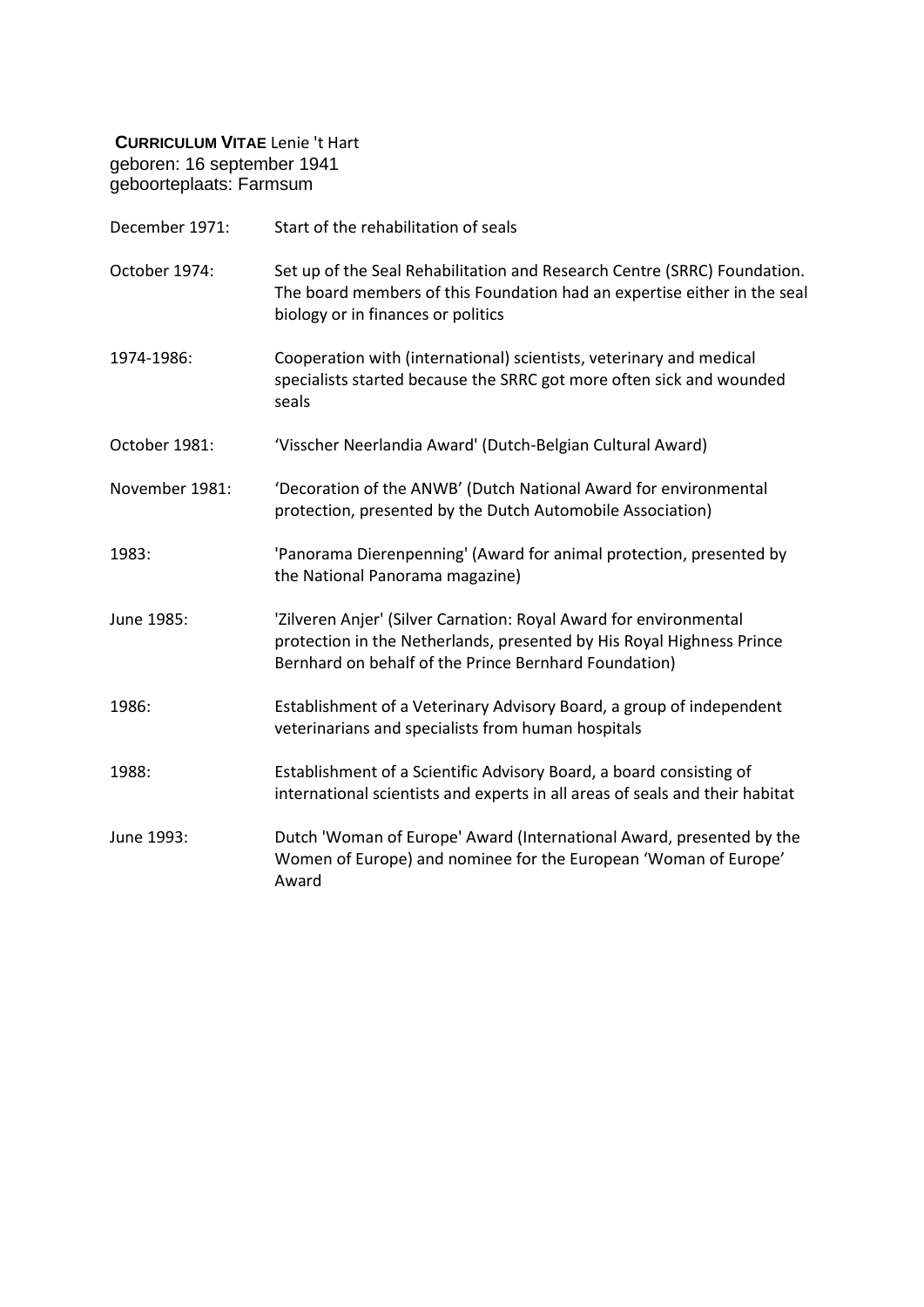| 1995:           | Member of the board of the Foundation for Protection of the<br>Mediterranean Monk Seal (MOm, Greece) established by Prince<br>Sadruddin Aga Khan                                                                                         |
|-----------------|------------------------------------------------------------------------------------------------------------------------------------------------------------------------------------------------------------------------------------------|
| May 1996:       | 'Officer of the Order of Oranje Nassau' (very high National Royal Award,<br>presented by the Royal Commissioner of the Queen)                                                                                                            |
| February 1997:  | 'Nieuwsblad van het Noorden' award (Cultural Award, presented by the<br>Dutch national newspaper Nieuwsblad van het Noorden)                                                                                                             |
| November 1997:  | 'Officer in the Order Of the Golden Ark' (very high Award of the Golden<br>Ark Foundation for 'international effort for the flora and fauna on earth',<br>presented by His Royal Highness Prince Bernhard)                               |
| October 1998:   | 'Lifetime Achievement award' for Lenie 't Hart from the National Wildlife<br>Rehabilitators Association NWRA in the USA                                                                                                                  |
| December 1999:  | Founding of the Sea Alarm Foundation in cooperation with ITOPF and oil<br>industries (to offer assistance in the broadest sense to marine mammals<br>and other marine wildlife that is in acute distress as the result of a<br>disaster) |
| October 2000:   | CBF certification for the center of Lenie 't Hart (official financial quality<br>certificate)                                                                                                                                            |
| March 2002:     | Premio N'AITUN ('FREEDOM Award': personal Award for 'environmental<br>protection', presented by the 'Corporal Artistas Pro Ecologia' in Chile).                                                                                          |
| February 2004:  | Certification ISO 9001:2000 (quality certificate for the protocols and<br>clinical procedures in the center of Lenie 't Hart)                                                                                                            |
| September 2006: | 'Zilveren Erepenning' (Silver Award of Honor) the highest possible Award<br>of the Dutch Ministry of Agriculture, Nature Conservation and Food<br>Quality 'for ongoing efforts to protect marine mammals and the Wadden<br>Sea'          |
| November 2013:  | Founding of a new seal rehab center in the southern part of the<br>Netherlands: Foundation 'Aseal' in Stellendam (near Rotterdam)                                                                                                        |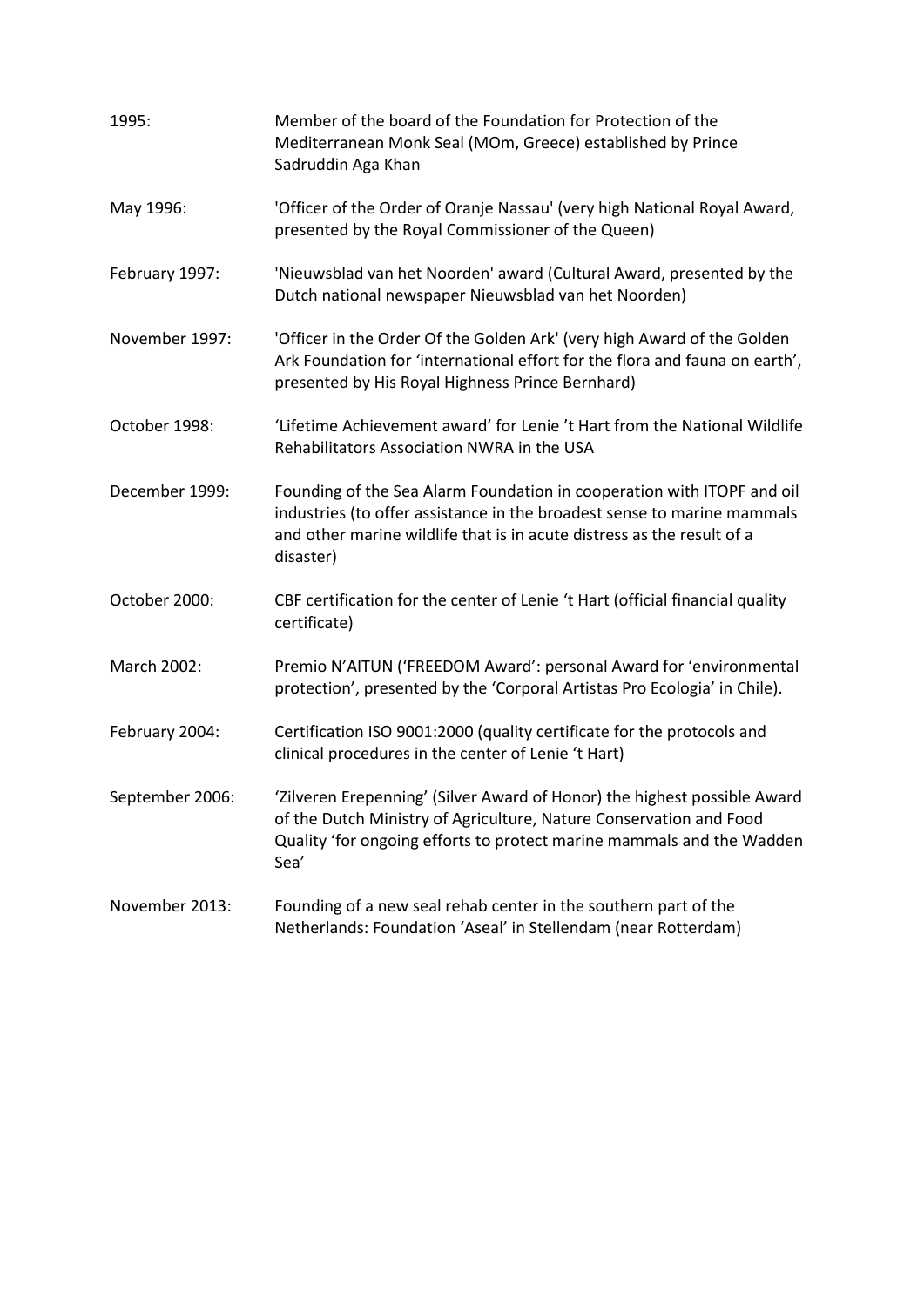- May 2014: Founding of the Lenie 't Hart Seal Foundation, an independent organization which supports all efforts of rescuers of marine mammals all over the world
- September 2014: 'Gouden Eeuw Award' (Golden Century Award), Dutch Lifetime Achievement Award for Lenie's 'commitment to animal welfare in the Netherlands'
- February 2016: Iranian official 'Governmental Certificate of Appreciation' for Lenie's 'efforts on global environment conservation and rehabilitation of Caspian seal species'
- March 2016: Founding of two more seal rehab centers in the Netherlands, one on the island Terschelling (north of the Wadden Sea) and the second in the village Termunten, at the east part of the Wadden Sea. These measures are taken to avoid long journeys for sick and wounded seals through the **Netherlands**
- 1988 today: Many international projects and assistance in marine mammal disasters, e.g. oil spills, virus outbreaks etc. in - among others - : Greece (monk seal rescue project), France (oil spill Erica), Germany (cooperation in seal rehab projects and oil spill Pallas), Uruguay (oil spill San Jorge and set up rehab facility), Galapagos (oil spill Jessica), Turkey (monk seal rescue and oil cleaning project), Shetland Islands (oil spill Braer), Orkney Islands (help in virus epidemic), Whales (oil spill Sea Empress), Namibia (help in research mass mortality), South Africa (support in rescuing sea lions from plastic straps), Mauritania (monk seal rescue project and research in mass mortality), Finland (Saimaa seal protection project), Russia Lake Baikal (help in research mass mortality), Russia Lake Ladoga (help in rehab Ladoga seal), Iran (support in wildlife rescue projects) and many other projects all over the world.

In the most recent years I invest, with financial with financial support from the WWAR, in projects in the countries around The Caspian Sea, not only to protect wildlife and their environment but also to contribute to the welfare of the local people. In my philosophy you are only successful in the protection of wildlife if you involve the local people. Understanding the local population, have an eye for their problems and looking together for a solution is the only thing that works. Information and education are part of that.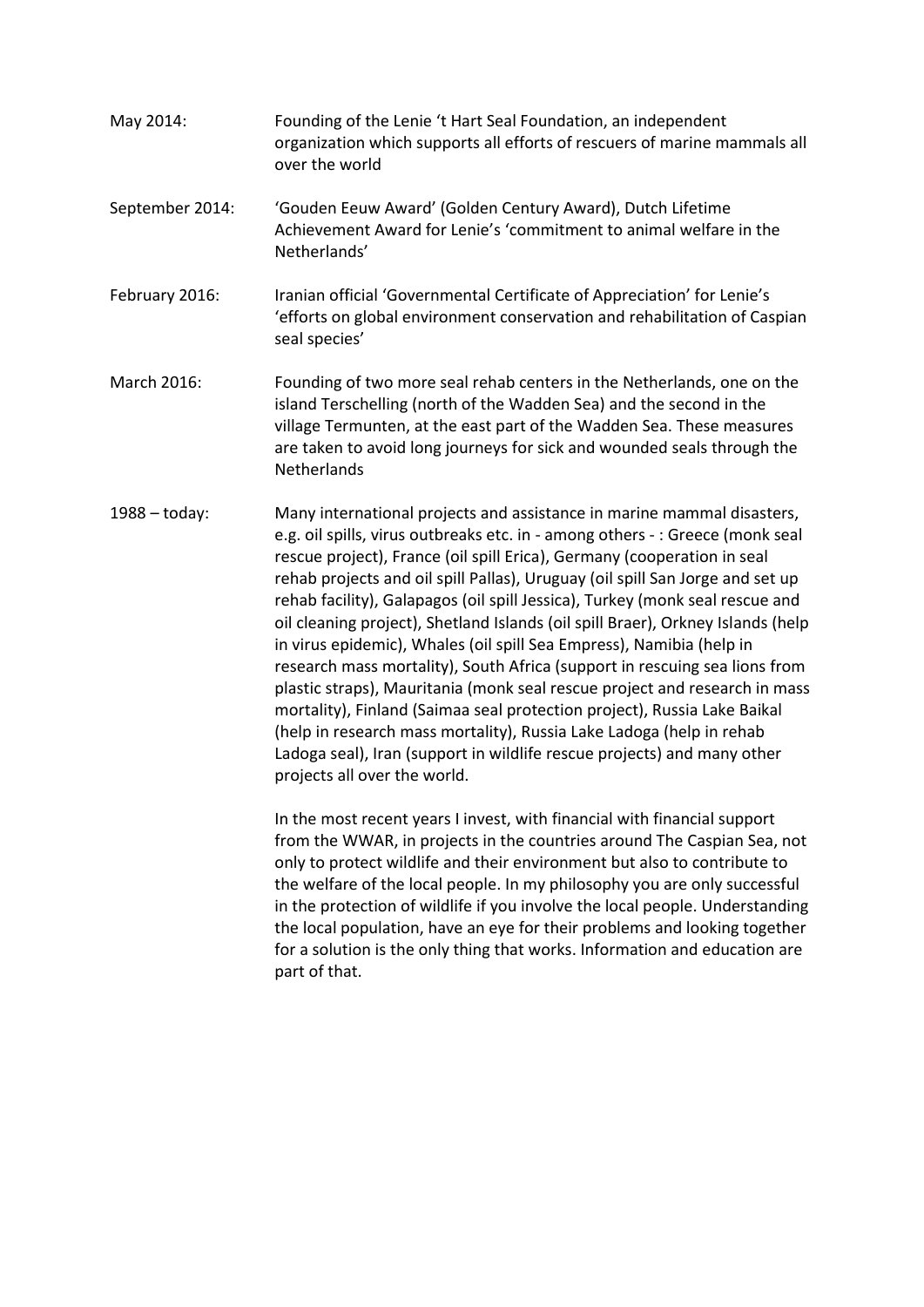Thanks to the efforts of a lot of people (from local fishermen and women to academic staff, politicians, UNEP and WWAR) we have managed to create better working and living conditions for the locals ánd to convince the governments of Russia, Kazakhstan, Iran, Dagastan, Azerbaijan and Turkmenistan to place the Caspian seal on the Red List. Nowadays it is no longer allowed to hunt on it.

- 2014 today Ambassador of WWAR (World Wide Animal Rescue), including participating in commercials for WWAR. WWAR not only helps animals in need, but also strives for a structural solution to the worldwide problem of animal suffering. WWAR exposes abuses and encourages governments and companies to put animal suffering on the agenda and tackle it.
- 2014 today Ambassador of DierenLot, including in participating in commercials for DierenLot. Dierenlot is the biggest animal rescue organisation in the Netherlands, with a network of local organizations spread throughout the whole country and 165 animal ambulances. They all work to prevent unnecessary suffering from companion, stray and wildlife animals.
- 2014 today Board function in Stichting Lenie 't Hart Seal Fund. Seal Fund provide support to individuals and institutions throughout the world engaged in helping distressed marine mammals and in doing anything related or conducive thereto.
- 2014 today Board function in Het Nationaal Keurmerk Dierenambulances (NKD) NKD is there for all organizations with an animal ambulance. NKD performs quality checks on these vehicles.
- 2022 today Member and participant of the Caspian Group of the International Union for Conservation of Nature Joint Species Survival Commission and World Commission on Protected Areas Marine Mammal Protected Areas Task Force (the Caspian Group of the IUCN Marine Mammal Protected Areas Task Force).

You can read the story of my live in: Nina van den Broek, *Zo onafhankelijk als een zeehond. Het leven van Lenie 't Hart*, Amsterdam 2018.